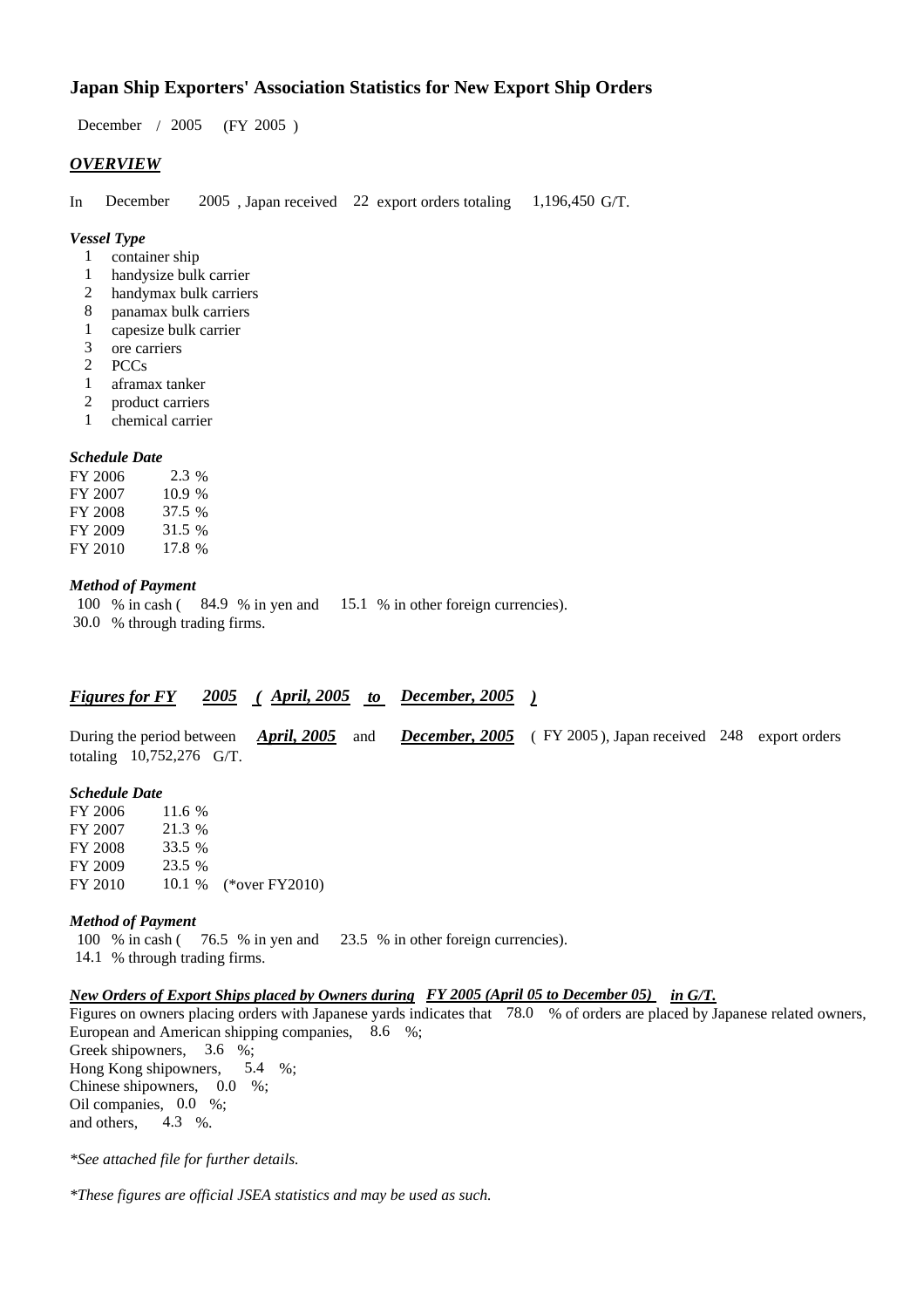# Based on Fiscal Year

Description Apr 04 to Mar 05 Apr 05 to Aug 05 September 2005 October 2005 November 2005 December 2005 Apr 05 to Dec 05 Jan 05 to Dec 05<br>No. 1 G/T No. 1 G/T No. 1 G/T No. 1 G/T No. 1 G/T No. 1 G/T No. 1 G/T No. 1 G/T No. 1  $No.$   $G/T$ T || No. | G/T || No. | G/T || No. | G/T || No. | G/T || G/T || No. | G/T || No. | G/T || No. | G/T General Cargos ( 24 773,050 17 552,850 4 50,800 1 7,000 3 51,700 1 17,300 26 679,650 35 1,155,950 Bulk Carriers 1900| 10,093,100|| 76| 3,705,080| 25| 1,136,100| 19| 872,290| 20| 923,596| 17| 1,051,050| 157| 7,688,116|| 196| 9,523,916 Tankers 1077| 7,705,970|| 37| 1,141,560| 6| 206,600| 7| 415,550| 11| 492,700| 4| 128,100| 65| 2,384,510|| 84| 3,302,710 Combined Carriers 1 0 0 0 0 0 0 0 0 0 0 0 0 0 0 0 0 **Others** s and  $\vert 0$  0 0 0 0 0 0 0 0 0 0 0 0 0 0 0 Total 3211| 18,572,120|| 130| 5,399,490| 35| 1,393,500| 27| 1,294,840| 34| 1,467,996| 22| 1,196,450| 248| 10,752,276|| 315| 13,982,576 FY 2005 / FY2004 (%) \* 71.3 91.2 76.8 47.2 90.1 37.0 70.1 \*\* 71.6 In CGT8,604,363 2,870,005 735,055 740,626 837,209 504,700 5,687,595 7,390,100

*Figures for shipbuilding orders of 500 G/T and over for export as steel vessels placed with JSEA members are covered.*

\*FY 2004/FY2003

\*\*Calendar Year 2004

JSEA (January 2006)

# New Export Orders Placed in December 2005 (FY 2005)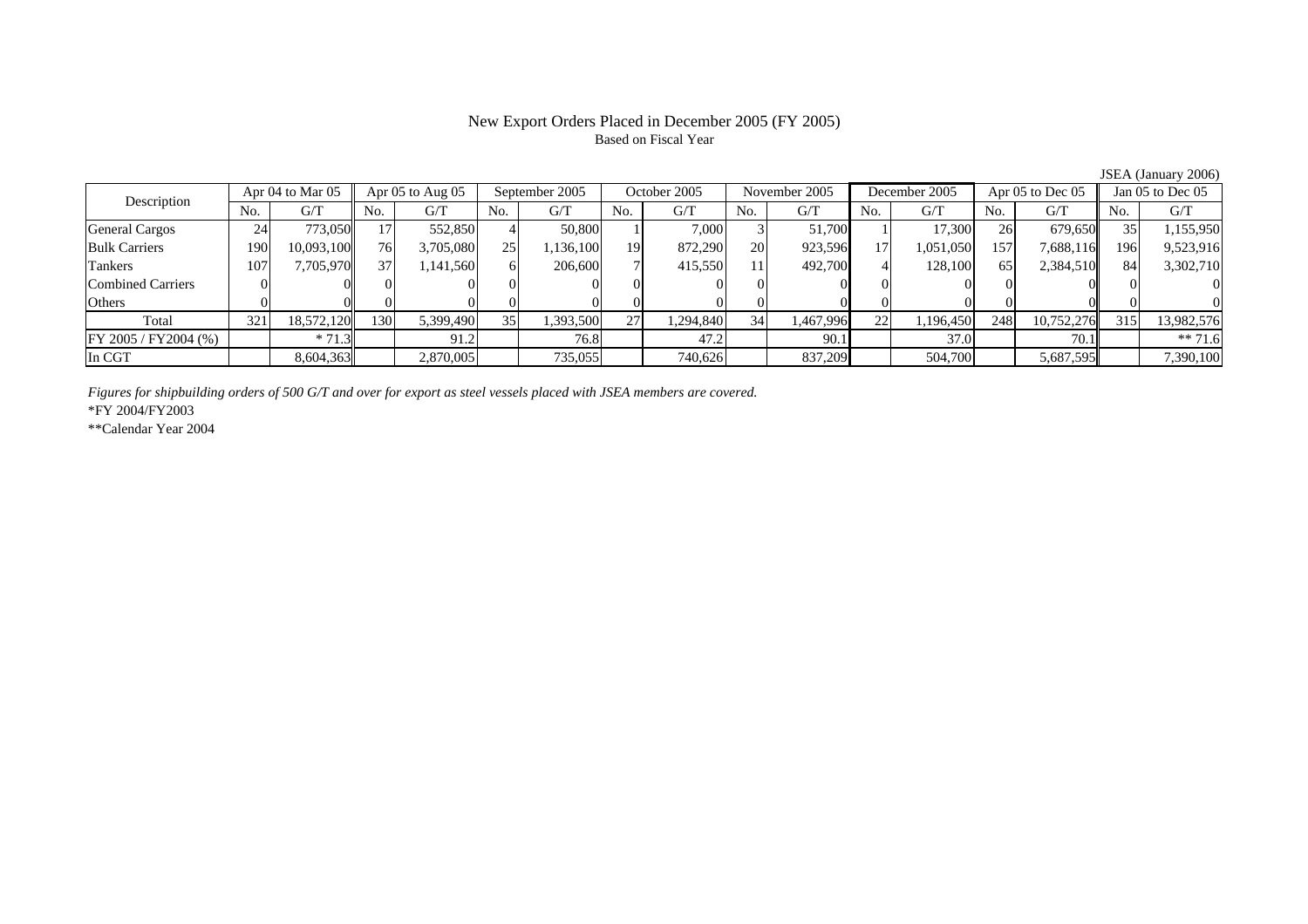### Export Ships Delivered in December 2005 (FY 2005) Based on Fiscal Year

|                          |     | Apr $04$ to Mar $05$ |     | Apr $05$ to Aug $05$ |     | September 2005 |     | October 2005 |           | November 2005 |     | December 2005 |     | Apr 05 to Dec 05 |      | Jan $05$ to Dec $05$ |
|--------------------------|-----|----------------------|-----|----------------------|-----|----------------|-----|--------------|-----------|---------------|-----|---------------|-----|------------------|------|----------------------|
| Description              | No. | G/T                  | No. | G/T                  | No. | G/T            | No. | G/T          | No.       | G/T           | No. | G/T           | No. | G/T              | No.  | G/T                  |
| General Cargos           |     | 523.454              | 10  | 325,810              |     | 175,974        |     | 81.570       |           | 75.246        |     |               | 16  | 658,600          |      | 952,269              |
| <b>Bulk Carriers</b>     | 99  | 8,549,973            | 82  | 3,398,628            |     | 690.547        | 20  | 998,765      | <b>20</b> | 978.589       |     | 288,896       | 147 | 6,355,425        | 213  | 9,285,551            |
| Tankers                  | 78  | 4,255,978            | 28  | 1,766,505            |     | 347.801        |     | 312,864      |           | 215.992       |     | 438,839       | 48  | 3,082,001        | -661 | 4,091,562            |
| <b>Combined Carriers</b> |     |                      |     |                      |     |                |     |              |           |               |     |               |     |                  |      |                      |
| Others                   |     | 115,875              |     |                      |     |                |     |              |           |               |     |               |     |                  |      |                      |
| Total                    | 295 | 13,445,280           | 120 | 5,490,943            | 26  | 1,214,322      | 26  | 1,393,199    | 28        | 1,269,827     |     | 727,735       | 211 | 10,096,026       | 303  | 14,329,382           |
| FY 2005 / FY2004 (%)     |     | $*116.6$             |     | 118.3                |     | 77.0           |     | 104.1        |           | 113.3         |     | 136.5         |     | 109.6            |      | ** $109.9$           |
| In CGT                   |     | 6,731,127            |     | 2,577,923            |     | 583,075        |     | 646,311      |           | 582,664       |     | 327,585       |     | 4,717,558        |      | 6,750,184            |
|                          |     |                      |     |                      |     |                |     |              |           |               |     |               |     |                  |      |                      |

*Deliveries of new shipbuilding orders of 500 G/T and over for export as steel vessels placed with JSEA members are covered.*

\*FY 2004/FY2003

\*\*Calendar Year 2004

JSEA (January 2006)